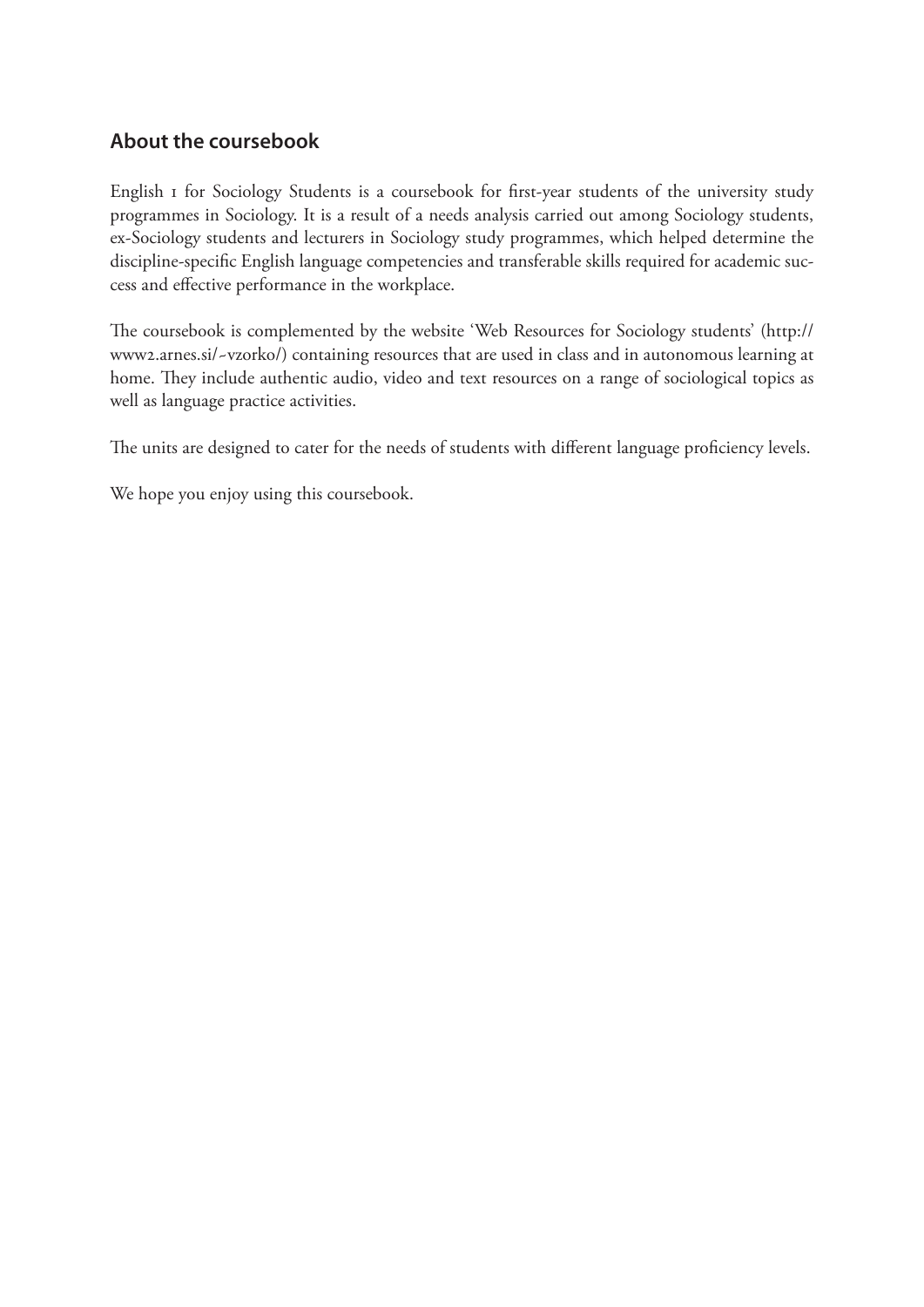# **Contents**

| $\mathbf{1}$            |  |  |  |
|-------------------------|--|--|--|
| 2 <sup>1</sup>          |  |  |  |
| $\overline{\mathbf{3}}$ |  |  |  |
| 4                       |  |  |  |
| 5                       |  |  |  |
| 6                       |  |  |  |
| $\overline{ }$          |  |  |  |
| 8                       |  |  |  |
| $\mathbf Q$             |  |  |  |
|                         |  |  |  |
|                         |  |  |  |
|                         |  |  |  |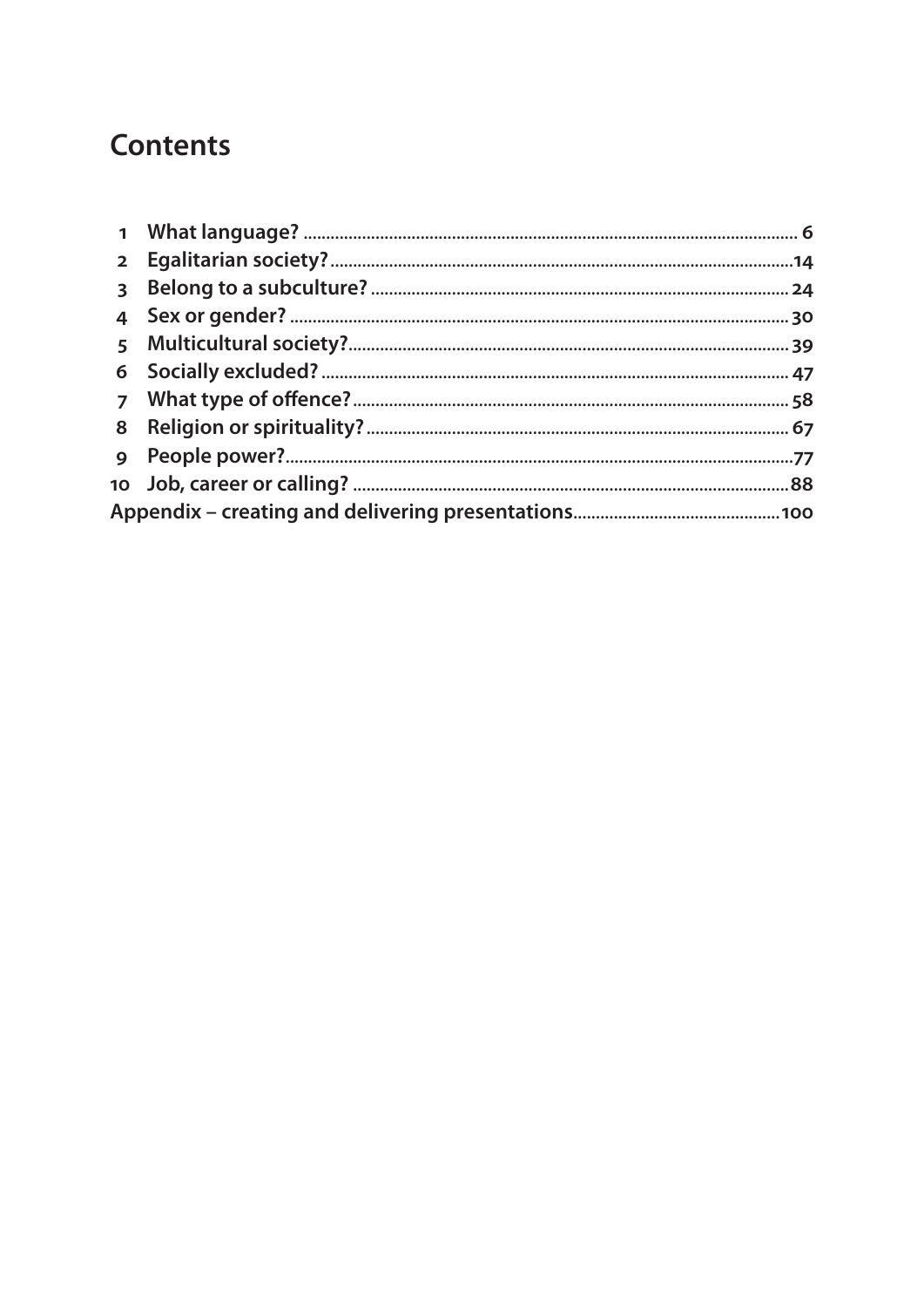## **1 WHAT LANGUAGE?**



#### **GENERAL LANGUAGE AND ESP**

X **What kind of English language will you be learning this year?**

X **What is it called?**

X **How does it differ from general English?**

X **You will need ESP for two different purposes. Can you tell which?** 

 $\blacktriangleright$  Talk to your partner. What ESP tasks will you need to perform in the future?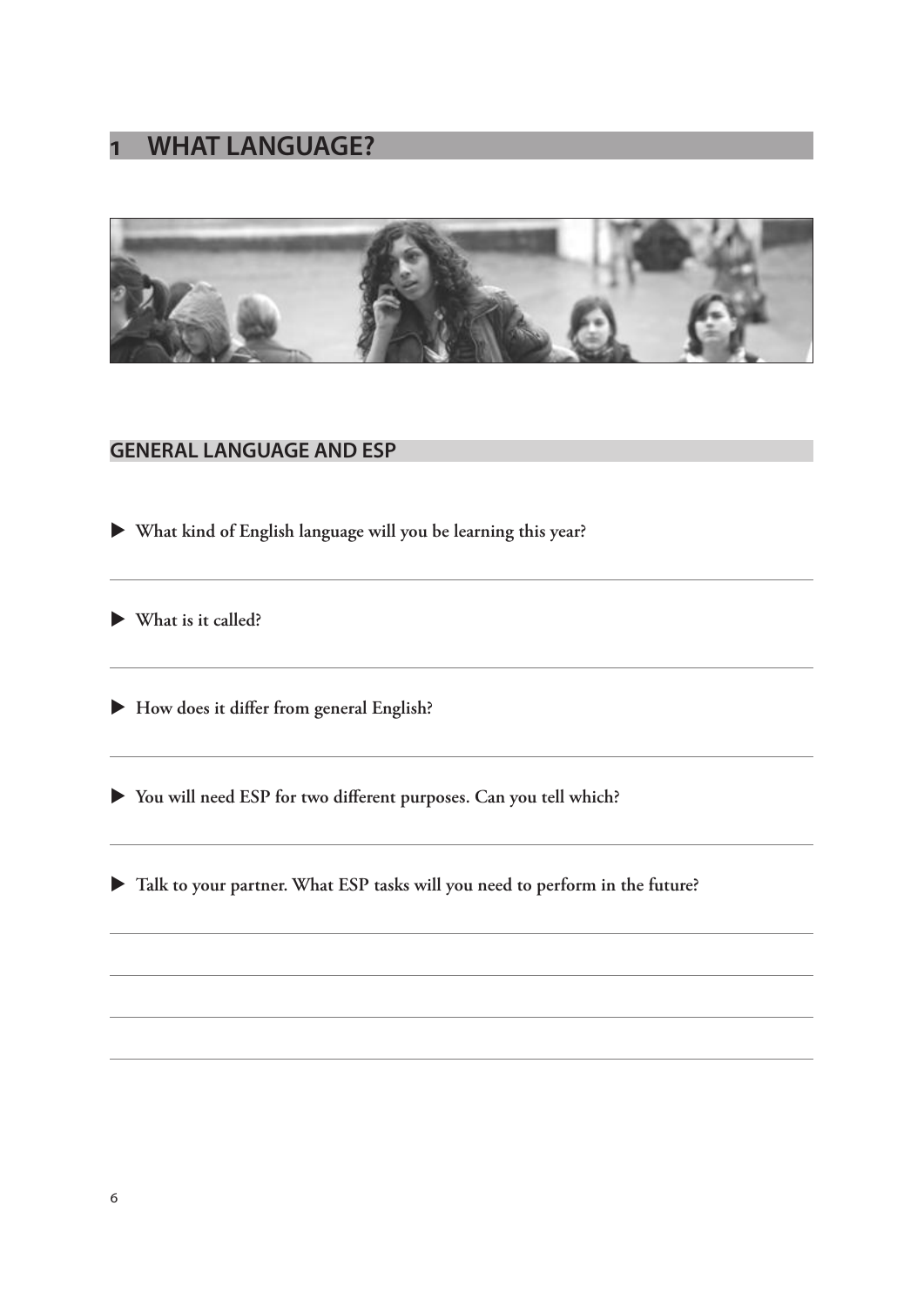X **What do you think would be the best way for you to learn ESP to be able to successfully perform these tasks in English?**

#### $\blacktriangleright$  Compare the two texts.

Text <sub>1</sub>:

I asked 40 Americans whose granddad or grandmum were Greek why they moved to Greece.

Text 2:

The empirical base of the research is the gathering of 40 life-stories (oral and written narratives) of second-generation Greek-Americans who made a conscious decision during the last decades to relocate from the country in which they were born (the United States) to the country of their ancestral heritage (Greece).

> Source: Christou, A. (2004) 'Identities, Negotiating the Ethnos and Mapping Diasporas – Theoretical Challenges Regarding Empirical Contributions', Spaces of Identity, vol.4, no.3, http://www.spacesofidentity.net.

X **What characterizes academic language?**

X **Write the corresponding nouns and adjectives.**

|           | noun denoting person | adjective |
|-----------|----------------------|-----------|
| science   |                      |           |
| sociology |                      |           |
| research  |                      |           |
| interview |                      |           |
| analysis  |                      |           |
| theory    |                      |           |
|           |                      |           |